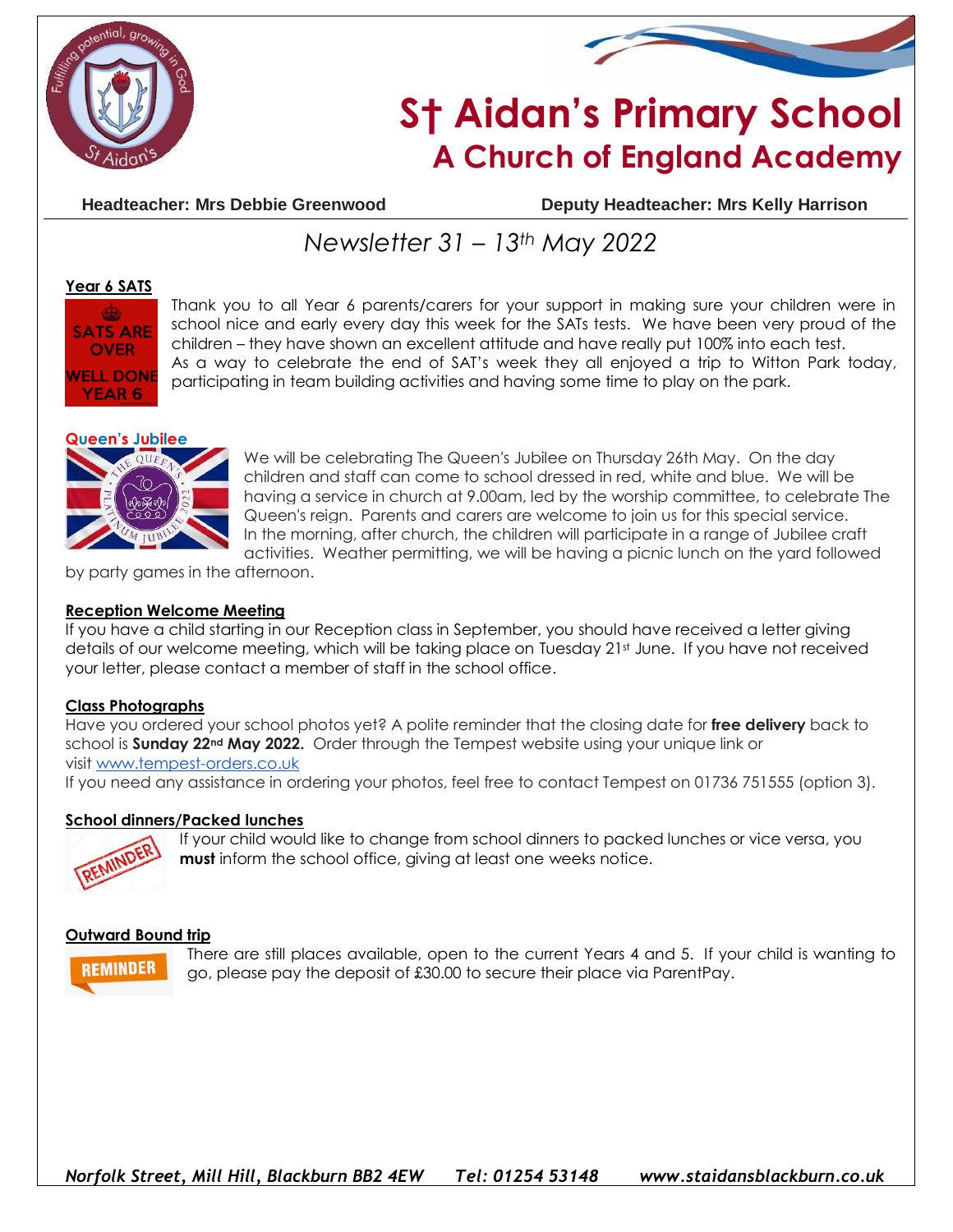

Sam, our sports mentor represented St Aidans early in the week. 30 teachers from schools who work alongside Blackburn Rovers Community Trust were invited to play at Ewood Park.

Sam played for the Rovers away team and he even managed to score a goal! Well done Sam

#### **Afterschool clubs**

There are still places available on some of the afterschool clubs. Please book your child's place via the link: <https://staidanscofe.schoolcloud.co.uk/>

| <b>CLUB</b>             | <b>DAY</b> | <b>DATES</b>                             | <b>YEAR GROUP</b> | <b>COACH/TEACHER</b> |             |
|-------------------------|------------|------------------------------------------|-------------------|----------------------|-------------|
| Multisports             | Monday     | 9th May-11th Jul                         | Rec/Y1/Y2         | Sam                  | FULL        |
| <b>Board games</b>      | Tuesday    | 10th May-12th Jul                        | Rec/Y1/Y2         | Miss Keegan          | <b>FULL</b> |
| Dance                   | Tuesday    | 26th Apr-5th Jul                         | Y3/Y4/Y5/Y6       | <b>BRFC</b>          |             |
| Puzzle club             | Tuesday    | 10th May-12th Jul                        | Y3/Y4/Y5/Y6       | Mrs Moss             |             |
| Multisports             | Wednesday  | I 1th May-13th Jul                       | Y3/Y4/Y5/Y6       | Sam                  | FULL        |
| Learn your times tables | Thursday   | 2 <sup>th</sup> May-14 <sup>th</sup> Jul | Y3/Y4/Y5/Y6       | Miss Hunt            |             |
| Messy church crafts     | Thursday   | 12th May-14th Jul                        | Rec/Y1/Y2         | Miss Rigby           | <b>FULL</b> |



### **Class Trips**

As part of the pupils theme work, class trips have been organised for the following classes:-



Reception – Smithills farm Y3/Y6 – Martin Mere

Please note: A packed lunch will be provided by the school for pupils who normally have a school meal.

Trips are also being arranged for other year groups and you will be informed of these in due course.

*Norfolk Street, Mill Hill, Blackburn BB2 4EW Tel: 01254 53148 www.staidansblackburn.co.uk*